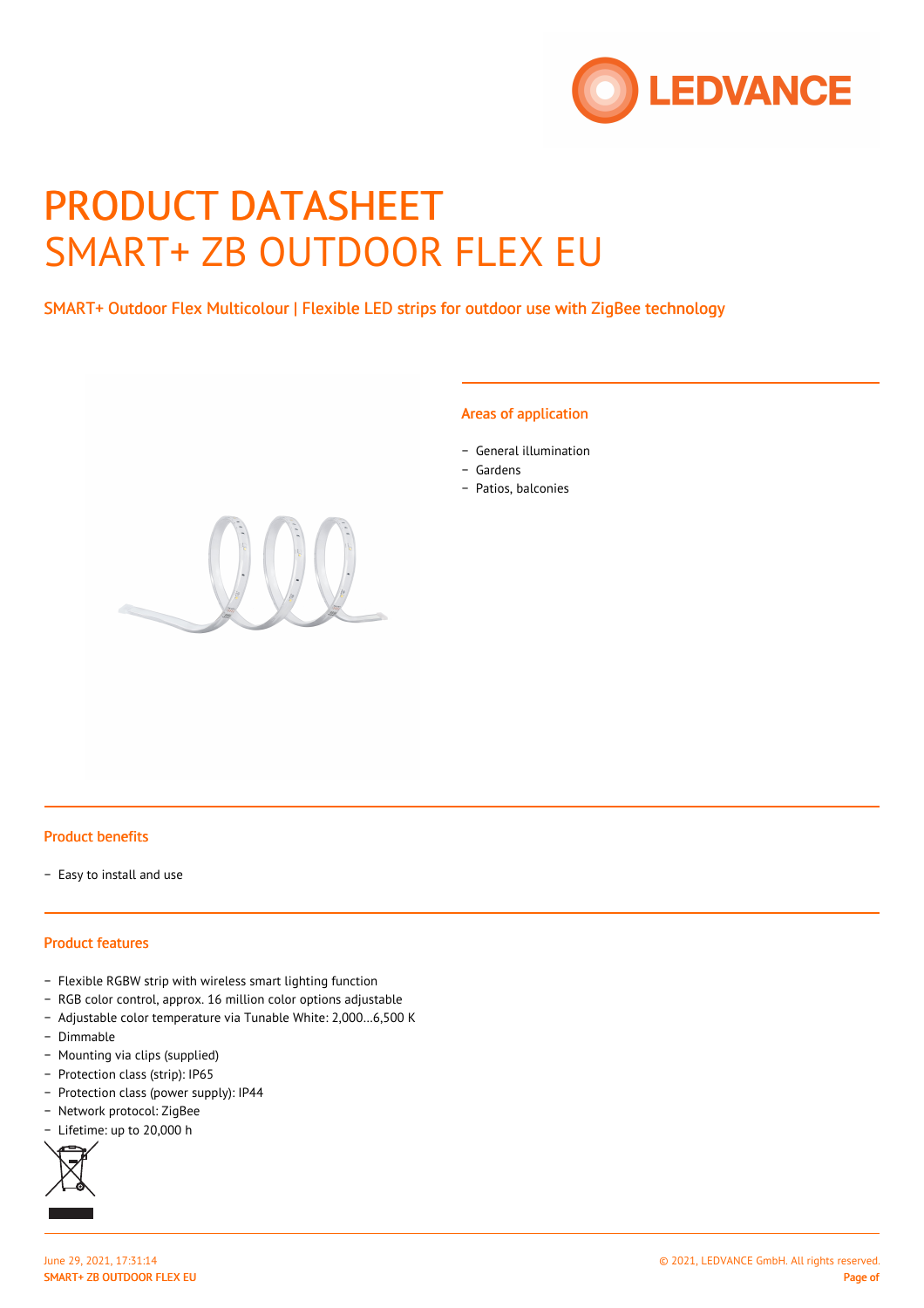- − Controllable via compatible smart home system (gateway and app) or SMART+ Switch
- − For full functionality, connection to a compatible smart home System (gateway and app) required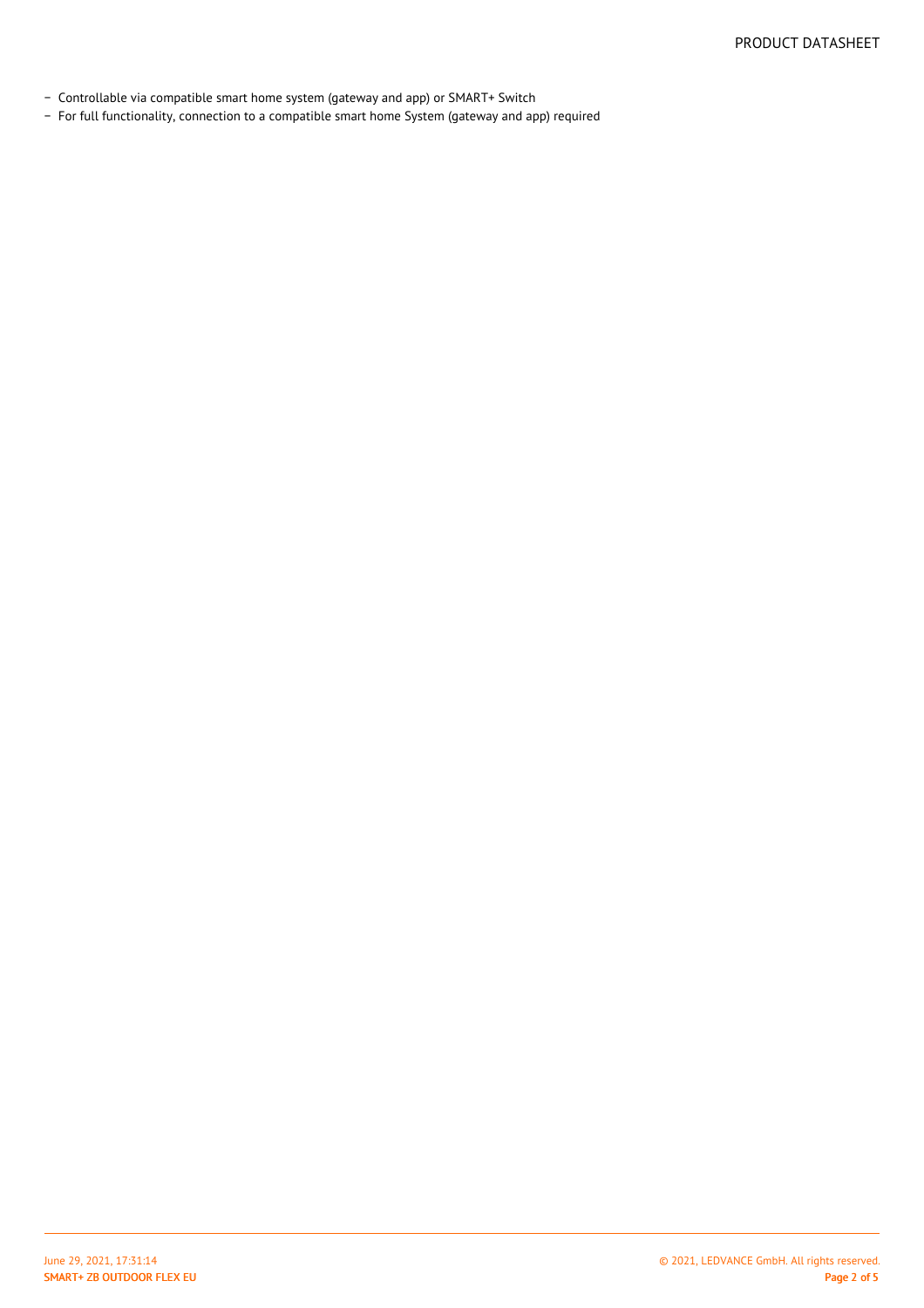## TECHNICAL DATA

## Electrical data

| Nominal wattage     | 24.00 W             |
|---------------------|---------------------|
| Nominal voltage     | 220240 V            |
| Nominal current     | 600 mA              |
| Operating frequency | 5060 Hz             |
| Mains frequency     | 5060 Hz             |
| Operating mode      | External LED driver |

## Photometrical data

| Light color                  | <b>RGBW</b> |
|------------------------------|-------------|
| Nominal luminous flux        | 1500 lm     |
| Luminous flux                | 1500 lm     |
| Luminous efficacy            | 63 lm/W     |
| Adjustable color temperature | 20006500 K  |
| Color temperature            | 20006500 K  |
| Color rendering index Ra     | > 80        |

## Light technical data

| Beam angle    | 120°                                             |
|---------------|--------------------------------------------------|
| Light control | Adjustable color temperature / RGB color control |

## Dimensions & weight

| Product weight | 550.00 g   |
|----------------|------------|
| Length         | 4880.00 mm |
| Width          | 14.50 mm   |
| Height         | 4.00 mm    |

## Lifespan

| Number of switching cycles | .000000 |
|----------------------------|---------|
|----------------------------|---------|

## Colors & materials

| Product color  | Transparent        |
|----------------|--------------------|
| Housing color  | White              |
| Body material  | Plastic            |
| Cover material | Polycarbonate (PC) |

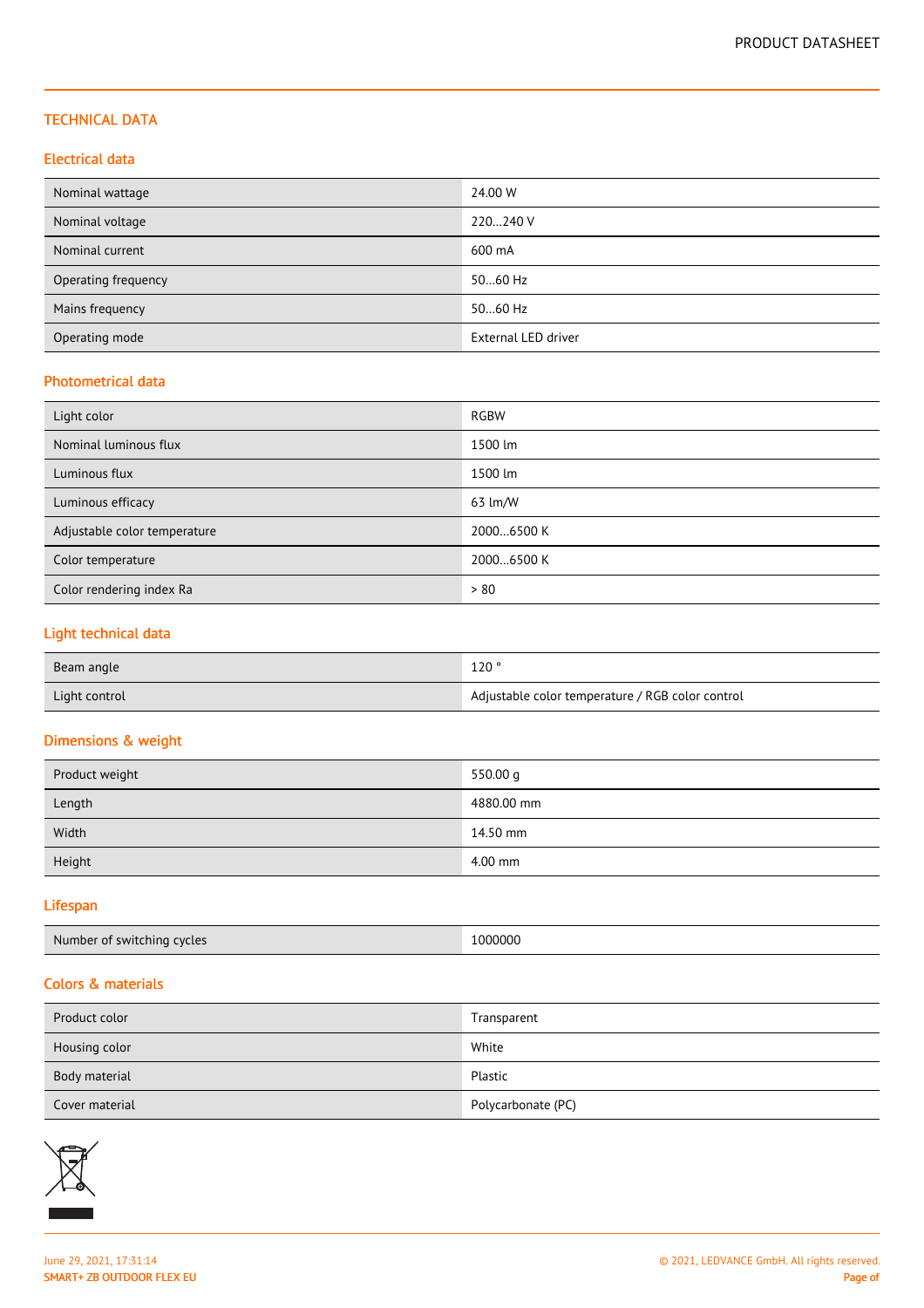#### Temperatures & operating conditions

| Ambient temperature range | …+40 ° <sup>∽</sup><br>$-20$<br>.<br>$\sim$ |
|---------------------------|---------------------------------------------|
|                           |                                             |

## Additional product data

| Product remark    | Reset settings to default by switching the product on for five seconds<br>and off for five seconds and repeating this five times. |
|-------------------|-----------------------------------------------------------------------------------------------------------------------------------|
| Mounting location | All surfaces                                                                                                                      |

## **Capabilities**

| Dimmable                         | No                                            |  |
|----------------------------------|-----------------------------------------------|--|
| Type of connection               | Plug type C (EU)                              |  |
| Compatible smart home technology | Philips Hue / Amazon Alexa / Google Assistant |  |
| LEDmod replaceable               | Not replaceable                               |  |

## Certificates & standards

| Energy efficiency class | A           |
|-------------------------|-------------|
| Standards               | <b>CE</b>   |
| Protection class        | Ш           |
| Type of protection      | <b>IP65</b> |

## EQUIPMENT / ACCESSORIES

− Power supply included

− Control via app requires LIGHTIFY system (app and gateway) or other compatible Smart home system

## DOWNLOAD DATA

|            | <b>DOWNLOAD DATA</b>                                                      |
|------------|---------------------------------------------------------------------------|
|            | User instruction<br>SMART OUTDOOR FLEX RGBW                               |
|            | Tender documents<br>Tender Text 4058075208360                             |
| <b>PDF</b> | Declarations of conformity<br>EC declaration SMART_Outdoor Flex ZB 3.0 EU |
| <b>PDF</b> | Declarations of conformity<br>SMART ZLL OUTDOOR FLEX LEDVANCE             |
|            | Packaging insert<br>Web UI Insert SMART OUTDOOR FLEX                      |